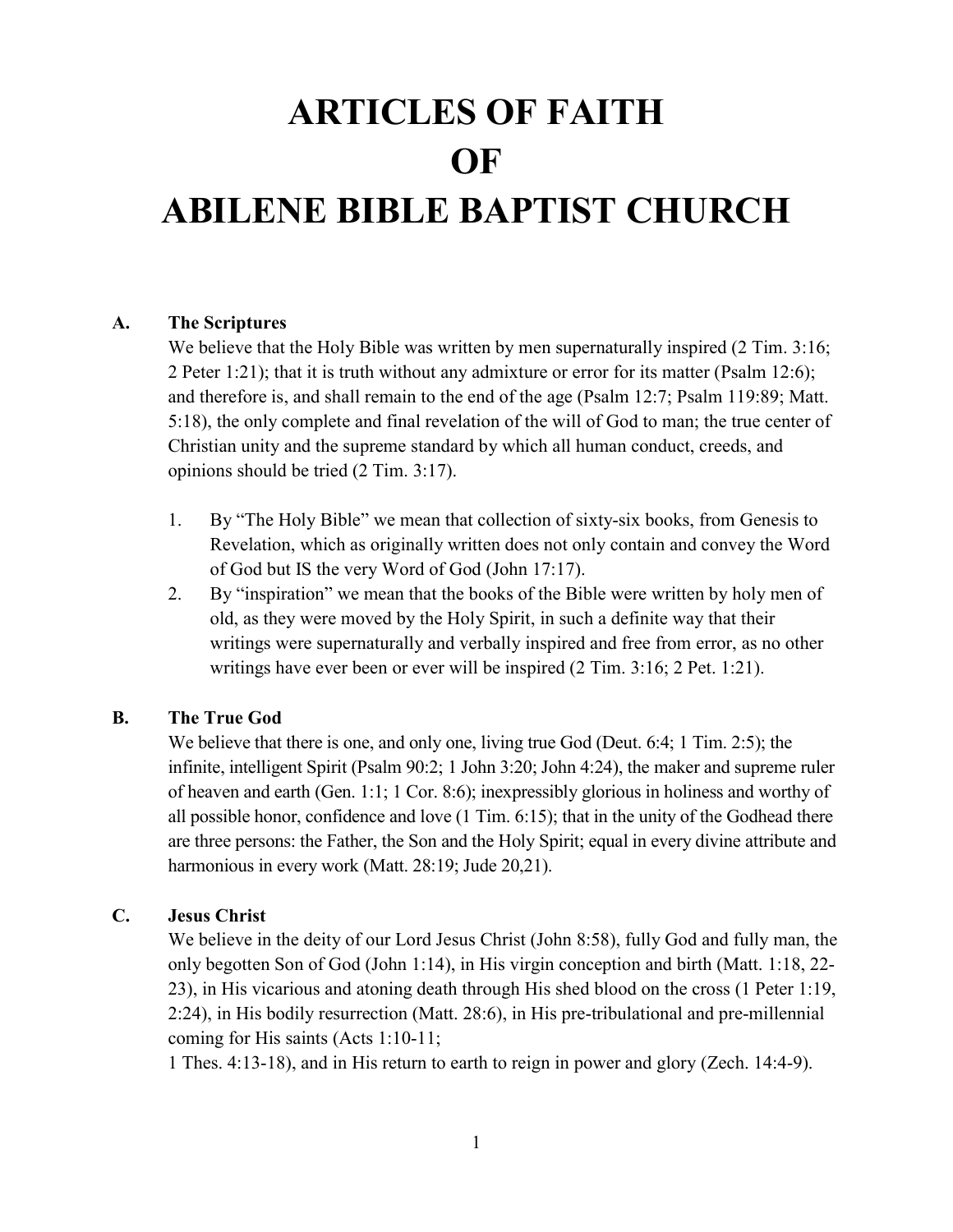## D. The Holy Spirit

We believe that the Holy Spirit is a divine person, equal with God the Father and God the Son and of the same nature (Acts 5:3-4); that He was active in the creation (Gen. 1:2); that in His relation to the unbelieving world He restrains the Evil one until God's purpose is fulfilled (2 Thes. 2:7); that He convicts of sin, of righteousness and of judgment (John 14:16,17); that He bears witness to the Truth of the Gospel in preaching and testimony (Heb. 2:3,4); that He is the agent in the New Birth (John 3:5; Titus 3:5); that He seals and preserves (Eph. 1:13), guides, teaches, witnesses (John 16:13), sanctifies (Rom. 15:16), and gives gifts to every believer (1 Cor. 12:7).

#### E. The Devil, or Satan

We believe in the existence of Satan and that he enjoyed heavenly honors (Ezek. 28:14- 15), but through pride and ambition to be as the Almighty (Isaiah 14:12-14), fell and drew after him a host of angels (Rev. 12:9). We believe that he is now the malignant prince of the power of the air and the unholy god of this world (Eph. 2:2; John 12:31). We hold him to be man's great tempter (Gen. 3:1-5; 1 Thes. 3:5), the enemy of God and His Christ, the accuser of the saints (Rev. 12:9-10), the author of all false religions, the chief power behind the present apostasy (1 Tim. 4:1), the lord of the antichrist and the author of all the powers of darkness (Rev. 13)—destined however, to final defeat at the hands of God's own Son, and to the judgment of an eternal justice in the lake of fire, a place prepared for him and his angels (Rev. 20:10).

#### F. Creation

We believe in the Genesis account of creation and that it is to be accepted literally, not allegorically or figuratively (Gen. 1:4; Exod. 20:11). We believe in a six literal day creation. We believe that man was created directly in God's own image and after His own likeness, that man's creation was not a matter of evolution or evolutionary change of species or development through interminable periods of time from lower to higher forms (Gen. 1:26-27). We believe that all animal and vegetable life was made directly (John 1:3; Col. 1:16-17), and that God's established law was that they should bring forth only "after their kind" (Gen. 1:24-25).

## G. The Fall of Man

We believe that man was created in innocence under the law of his Maker (Gen. 2:17), but by voluntary transgression (Gen. 3:6; 1 Tim. 2:14), fell from his sinless and happy state. The consequence being that all mankind is born with a sin nature and chooses to sin (Rom. 5:12, 19). The destiny, therefore, of those who reject God's gift of salvation is eternal separation from God in a place of conscious torment. (Luke 16:24; John 3:18; Rev. 20:14-15).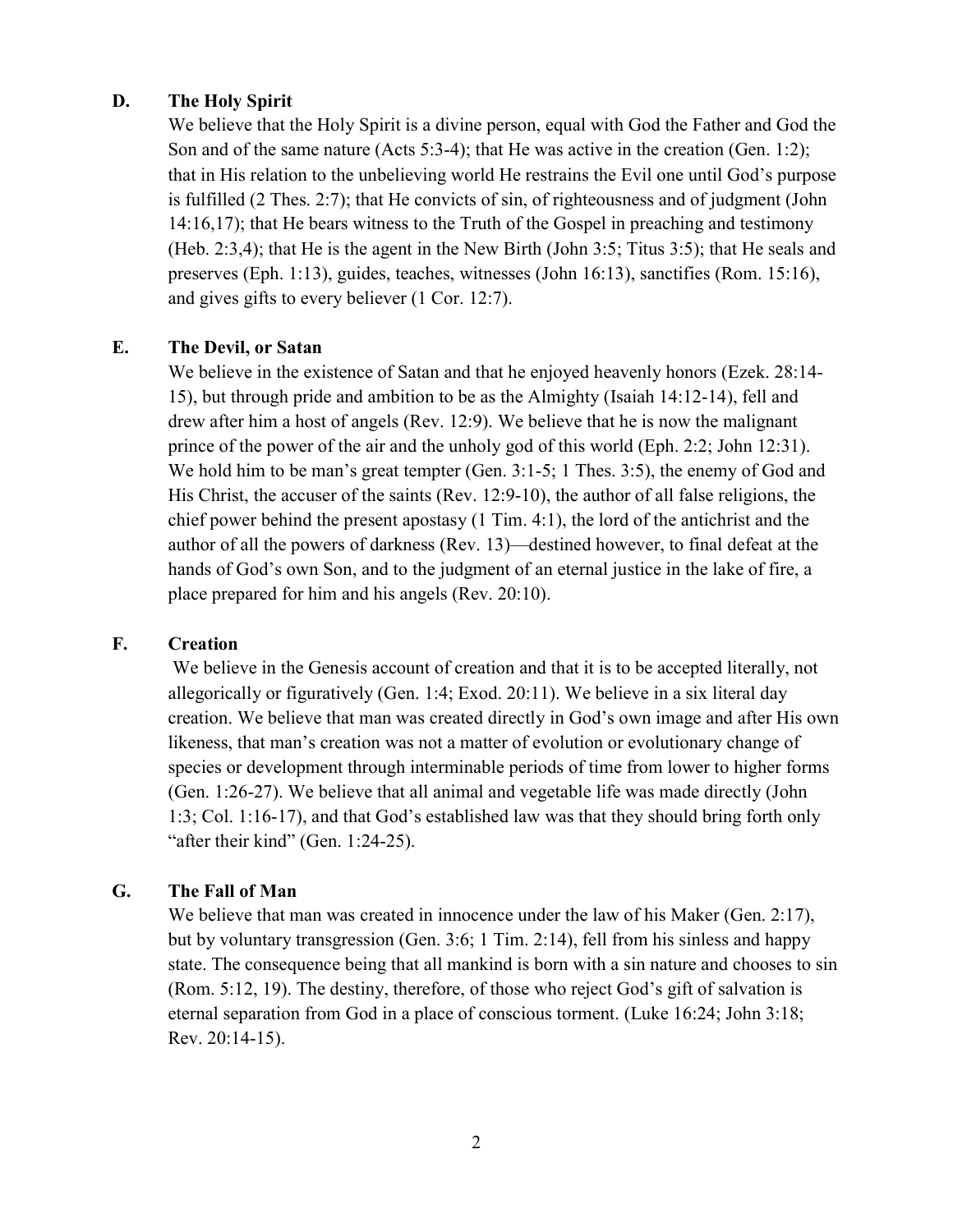# H. Atonement for Sin

We believe that the salvation of sinners is wholly of grace (Eph. 2:8), through the high priestly office of the Son of God (1 Tim. 2:5), who by appointment of the Father (John 3:16), freely took upon Himself our nature (Phil. 2:6-7), yet without sin (Heb. 4:15). We believe that the Son of God kept the divine law by His personal obedience (Rom. 5:19) and by His death on the cross made a full and vicarious atonement for our sins on the cross (1 John 4:10). Having risen from the dead after three days (Matt. 28:6; 1 Cor. 15:4), He is now enthroned in heaven (Heb. 1:3) and is in every way qualified to be a suitable, compassionate, and all-sufficient Savior (Heb. 4:14-16).

# I. Salvation, Regeneration, and Eternal Security of the Believer

- 1. We believe that salvation is a gift of God brought to men by grace and received by personal faith in the Lord Jesus Christ (Eph. 2:8; Rom. 10:9-13), whose blood was shed on Calvary for the forgiveness of sins (Eph. 1:7; 1 Peter 1:19). Salvation is solely through faith in the Lord Jesus Christ, and being a gift, is not earned by any works whatsoever (Eph. 2:9), but is attained through repentance and calling on the Lord for salvation (Luke 5:32; Rom. 10:13). All those who receive Jesus Christ as Lord and Savior are regenerated and become sons of God (John 1:12).
- 2. We believe that the Scriptures teach that regeneration (1 Peter 1:23), or the new birth, is that change in the soul, wrought by the Holy Spirit, through which a new nature and spiritual life, not before possessed, are imparted, and the person becomes a new creation in Christ Jesus (2 Cor. 5:17). Without this change, salvation is impossible (John 3:3-6; Titus 3:5).
- 3. We believe that the salvation of every believer is secure for all eternity from the moment of regeneration (1 Peter 1:3-5). This security is guaranteed to each believer by the fact that the life received is eternal life (John 5:24), by the keeping power of God (John 10:27-30), by the sealing ministry of the Holy Spirit (Eph. 4:30), and by the interceding ministry of Christ (Heb. 7:25).

## J. Sanctification

- 1. We believe that immediate, positional sanctification is that act of God whereby believers are, at the time of regeneration, eternally set apart as belonging to Him by redemption, thereby being placed in the family of God as children and joint-heirs with Jesus Christ (1 John 3:1; Rom. 8:14-17).
- 2. We believe that progressive sanctification is the process by which, according to God's will, believers are made partakers of His holiness; that it is begun in regeneration and progresses as the believer yields to the Holy Spirit's control; that it is carried on in the hearts of believers by the presence and power of the Holy Spirit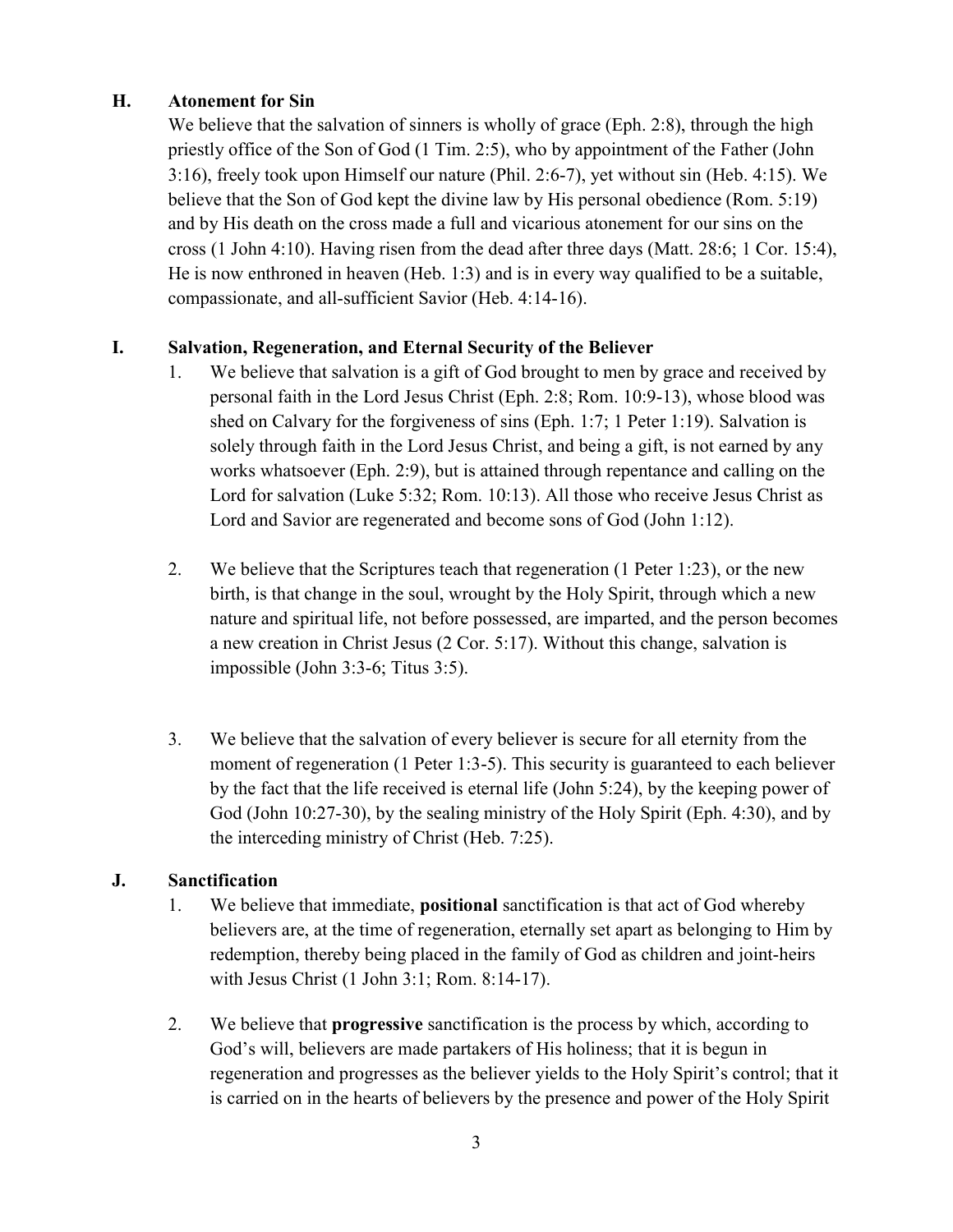through the Word of God, self-examination, watchfulness, and prayer (1 Thes. 4:3; 1 John 3:3; Phil. 2:12-13; John 17:17).

3. We believe that ultimate sanctification will be the portion of every believer when finally in the presence of the Lord, complete and entire, with soul and spirit united in the resurrected body, free from every trace or effect of sin and rebellion (1 John 3:2; 1 Cor. 15:51-53; Eph. 5:27; Phil. 3:20-21).

## K. The Church

We believe that the Church is the body of Christ, a living organism made up of all bornagain believers including those who have gone to be with the Lord (Eph. 1:22-23; Eph. 5:30; Col. 1:18); that this spiritual body is made manifest through the local church (1 Cor. 12:1-31), a congregation of baptized believers (Acts 2:41-42, 47) joined together by common faith and fellowship of the Gospel, observing the ordinances of Christ (1 Cor. 11:2), governed by His laws, exercising the gifts, rights, and privileges invested in them by His Word; that its officers are pastors and deacons whose qualifications, claims, and duties are clearly defined in the Scriptures (Eph. 4:11-12; 1 Tim. 3:1-13); that it is a body peculiar to the present age and distinct from the nation of Israel; that the local church is autonomous in regards to its faith and practice (1 Peter 5:1-3; Acts 20:28; Matt. 18:17- 20); and that the ministries of the church are to be supported through tithes and offerings (Acts 5:3-4, 2 Cor. 9:6-7).

#### L. Ordinances

We believe that Christ, as Head of the Church, commanded two ordinances: Baptism and the Lord's Table.

1. Baptism

We believe that baptism, as taught in the Scriptures, is immersion (Mark 1:9-10; John 3:23; Acts 8:36-39); that it is not necessary for salvation (Luke 23:39-43); but that it is the privilege and duty of every born-again Christian to follow the Lord in baptism as an open confession of his identification with Christ in His death, burial, and resurrection (Rom. 6:3-5). It is only for believers, and not for infants (Acts 10:47-48). We believe that baptism is a Scriptural prerequisite to church membership (Acts 2:41).

2. The Lord's Supper

We believe that the Lord's Supper is to be observed by born-again, baptized believers in remembrance of Christ's broken body and shed blood; that its observance shows forth His death until He comes and should always be preceded by self-examination (Matt. 26:26-29; Luke 22:19-20; 1 Cor. 11:23-26).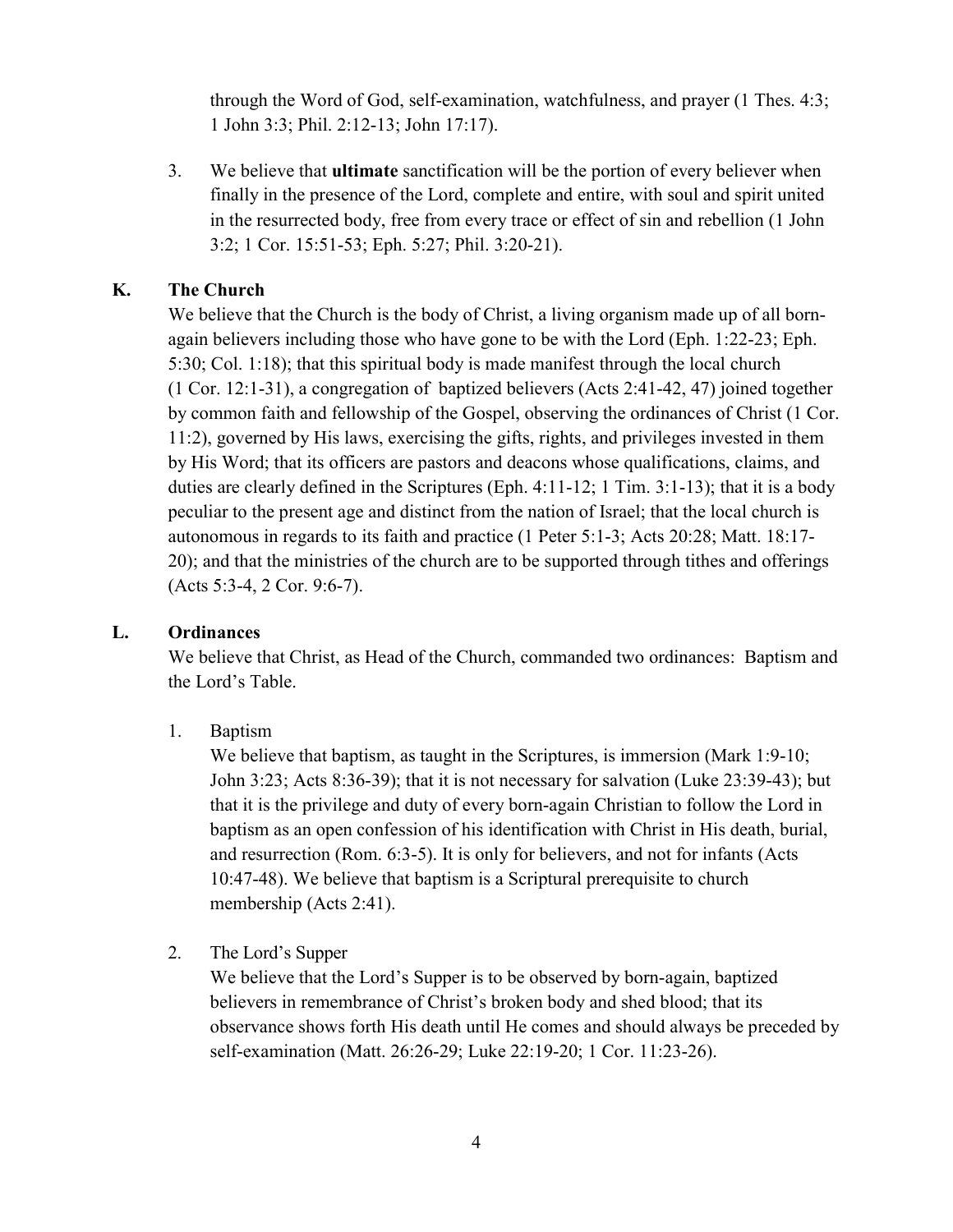# M. Civil Government

We believe that civil government is of divine appointment for the interests and good order of human society (Rom. 13:1-3); that magistrates are to be prayed for (1 Tim. 2:1-3), conscientiously honored and obeyed (Ex. 22:28; Rom. 13:1), except in matters opposed to the will of our Lord Jesus Christ (Dan. 3:17-18; Acts 4:19).

# N. Gender, Marriage, and Sexuality

- 1. We believe that God wonderfully and immutably creates each person as male and female. These two distinct, complementary genders together reflect the image and nature of God (Gen. 1:26-27; 2:18, 23; Mark 10:6).
- 2. We believe that the term "marriage" has only one meaning. Biblical marriage sanctioned by God joins one man and one woman in a single, exclusive union, as delineated in Scripture (Gen. 2:22-24; Matt. 19:46; Mark 10:7-9; Eph. 5:22-33). We believe that God intends sexual intimacy to only occur between a man and a woman who are married to each other. We believe that God has commanded that no intimate sexual activity be engaged in outside of a marriage between a man and a woman (Gen. 26:8-9; 1 Cor. 6:9-20; 7:1-5).
- 3. We believe that any form of sexual immorality, such as adultery, fornication, homosexuality, bisexual conduct, bestiality, incest, pornography or any attempt to change one's sex, or disagreement with one's biological sex, is sinful and offensive to God (Ex. 20:14; Heb. 13:4; 1 Thes. 4:3-8; Gal. 5:19; Gen. 19:5-7, 13; Lev. 18; Rom. 1:26-32).
- 4. We believe that in order to preserve the function and integrity of the church as the local body of Christ, and to provide a biblical role model to the church members and the community, it is imperative that all persons employed by the church or in any of its ministries or who serve as volunteers in any capacity, should abide by and agree to this Statement on Marriage and Sexuality and conduct themselves accordingly (1 Cor. 5; 6:18-20; Eph. 5:3, 11-12).
- 5. We believe that God offers redemption and restoration to all who confess and forsake their sin, seeking His mercy and are granted forgiveness through Jesus Christ (Prov. 28:13; 1 Cor. 6:9-11; 1 John 1:7, 9).
- 6. We believe that every person must be afforded compassion, love, kindness, respect, and dignity. Hateful and harassing behavior, speech or attitudes directed toward any individual are to be repudiated and are not in accord with Scripture nor the doctrines of the church (Matt. 5:43-45; Rom. 12:17-21; Eph.4:29-32).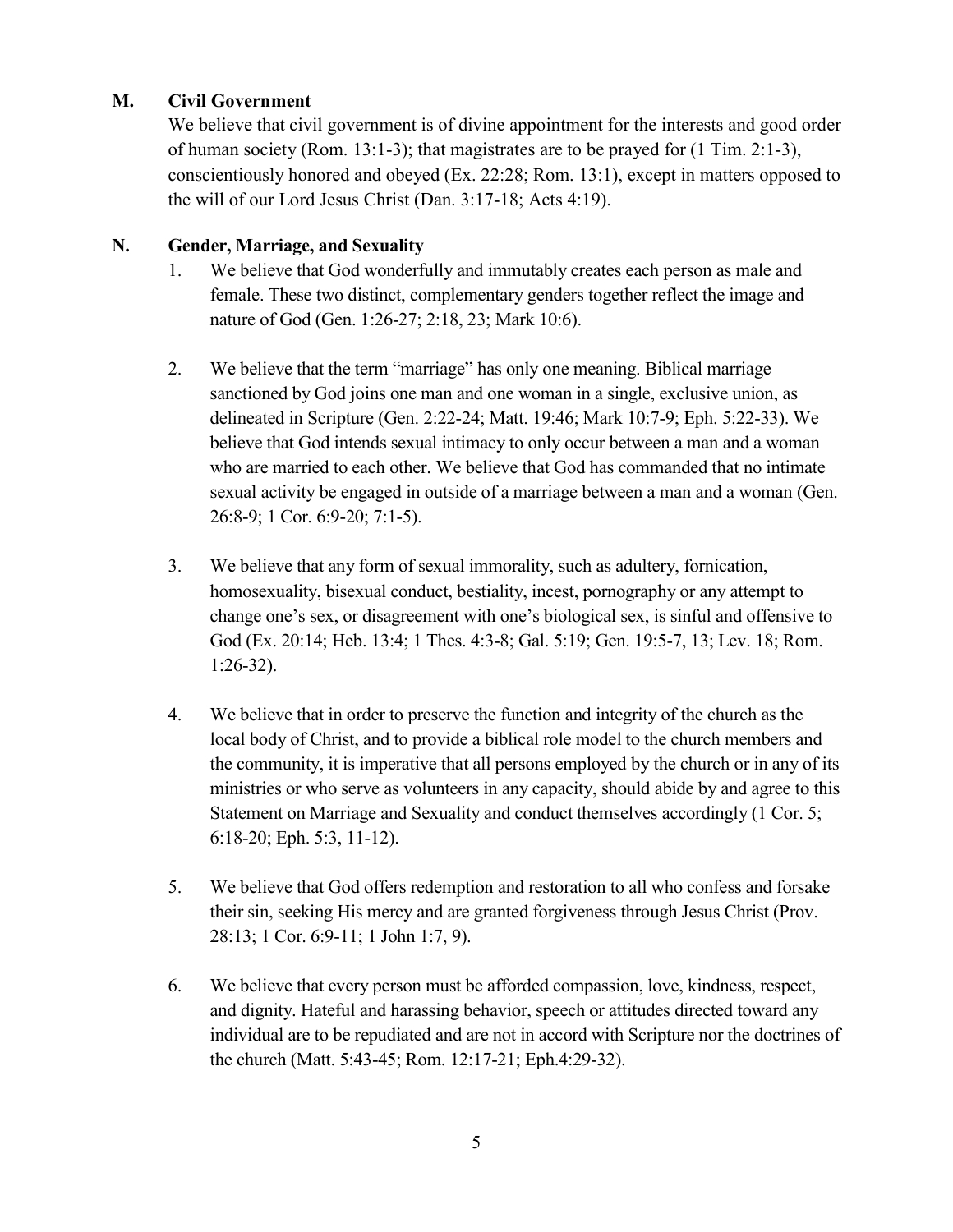#### O. The Sanctity of Life

1. God's Intention: Creation

Human life is created by God and is good. Since we are uniquely created in the image of God (Gen. 1:27) and formed by God (Gen. 2:7; Job 33:4; Psalm 139:13–16), we hold to the sanctity of all human life (Gen. 9:5-6; Matt. 6:26). As best as we understand, human life begins at conception (Psalm 139:13–16; Jer. 1:4–5). It also lasts beyond death into eternity (John 5:28–29; 1 Cor. 15:51–52; Matt. 22:31-32). God gives life and breath to everyone (Acts 17:25), calling us to value equally the dignity of every individual life in its entirety, which compels us to love and have compassion for all peoples of the world (Rom. 1:14-15).

2. Our Distortion: Fall

Sin affects every aspect of human life (Gen. 6:5-6; Jer. 17:9; Rom. 5:12) and devalues life (Amos 2:6–7; James 2:1–4; Gal. 5:14–15). God exposes and condemns these distortions through the life-affirming nature of the Law, as seen in the Ten Commandments that prohibit life-denying practices (Ex. 20:1–17). This degrading of human life leads to dehumanizing practices (e.g., abortion, racism, injustice, abuse, suicide, human trafficking, genocide, murder, and euthanasia). Since each person is made in the image of God, we grieve such practices.

3. Our Redemption: Jesus

Our life-giving mission is to proclaim Jesus in word and deed to the whole world (2 Cor. 5:20; James 1:27). As our Savior, Sanctifier, Healer, and Coming King, Jesus brings new and abundant life (John 3:3, 10:10; 2 Cor. 5:17), which transforms our distorted view of human life (2 Cor. 5:16; Rom. 12:2). We affirm the dignity of all people, especially the vulnerable and overlooked (e.g., the unborn, foreigners, the mentally ill, the poor, the elderly, widows, orphans, and the incarcerated (Ex. 23:9; Matt. 25:36, 40; James 1:27, 2:1–4; Heb. 13:3). As the Church, we proclaim Christ by making disciples, and we express His love by caring for people (e.g., disaster relief, refugee care, assistance for individuals with disabilities, foster care and adoption, community development, and elder care). At every opportunity, we seek to be peacemakers in our world (Matt. 5:9; Rom. 12:18). We advocate for those who cannot speak for themselves (Prov. 31:8–9; Matt. 25:45), protecting and honoring all human life. We affirm the value of every person from the womb to the end of earthly life, without exception. Therefore, the gift of life should be cherished and not taken prematurely. For the terminally ill, the ability to extend life artificially does not create a moral imperative to extend it indefinitely. Such decisions call for discernment as well as trust in the providence of our God. Ultimately, God is the giver of life and numbers our days (Deut. 32:39; Psalm 139:16; Acts 17:25–26).